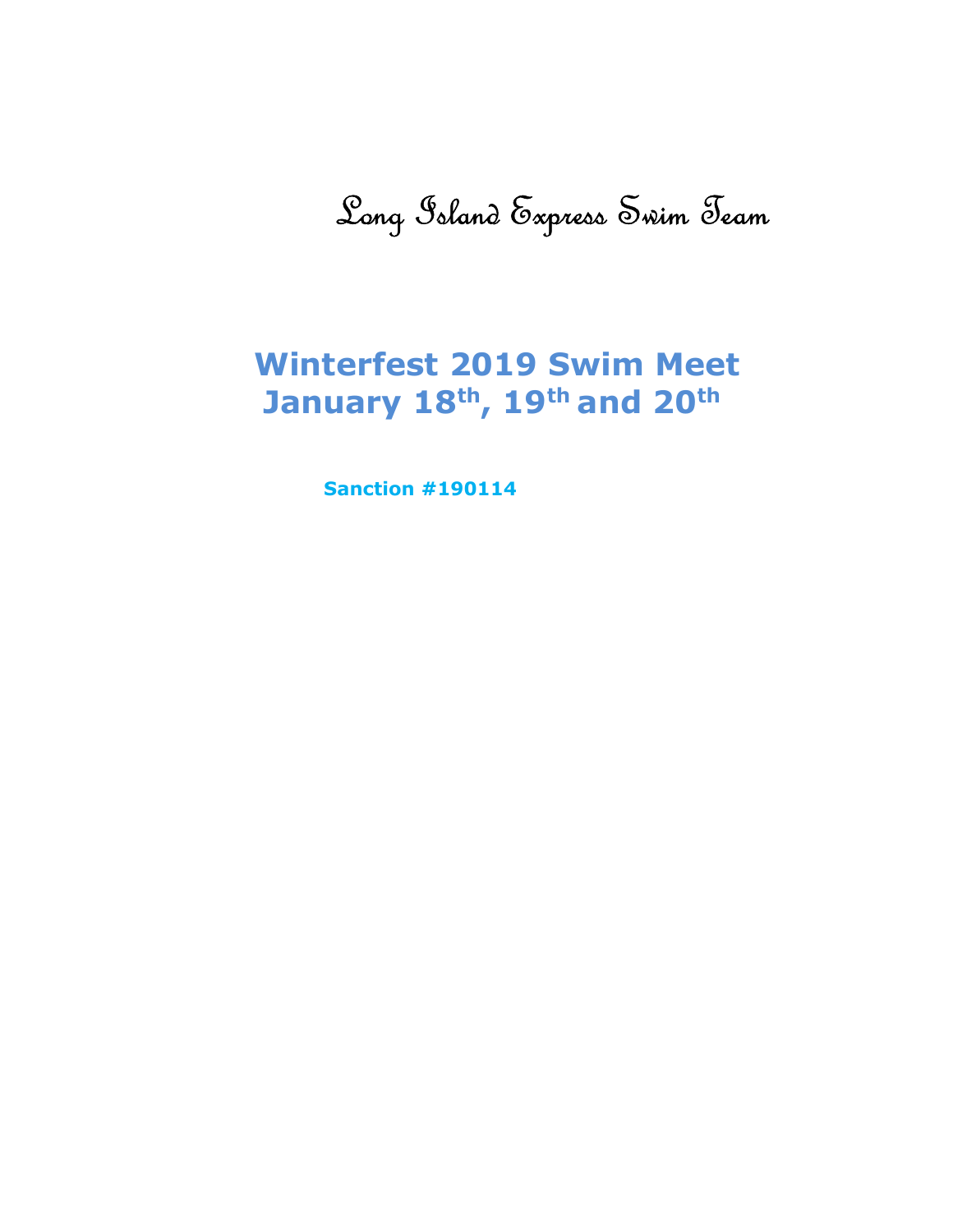## Long Island Express 2019 Winterfest Swim Meet

January 18th, 19th, 20th,

- **SANCTION:** Held under the sanction of USA Swimming/Metropolitan Swimming, Inc., #190114 and Time Trial Sancton # 190158
- LOCATION: Hofstra University Swim Center
- FACILITY: 8 Lane 50 meter pool with a depth of 8 feet at the shallow portion and 15 feet at the deep end. Colorado timing system 6000 will be used. Colorado timing scoreboard will be used. Hy-Tek meet manager will be used to conduct the meet. Depth 7 ft shallow and 15 feet at deep end. The pool has been certified in accordance with Article 104.2.2C (4)
- SESSIONS: Friday all ages Warm-up 4:00 PM Start 5:00 PM Session 2 Warm-up 7:00 Start 7:30 Saturday and Sunday -- Ages : 13-14 and 11-12 Warm-up 8:00 AM Start 9:00 AM Saturday and Sunday -- Ages: Open and 10 and under Warm – up 2:00 PM Start 3:00 PM
- FORMAT: Timed finals format Deck seeded. Coaches will receive a list of swimmers by session. Swimmers must be scratched 30 minutes prior to the start of the session.
- ELIGIBILITY: Open to all USA Swimming/Metropolitan Swimming Inc. registered swimmers. All swimmers participating in this meet must be registered by the first day of the meet. Age on January 18<sup>h</sup> will determine age for the entire meet.
- DISABILITY SWIMMERS: Swimmers with disabilities are encouraged to attend. Contact the meet director if you need special consideration. The athlete (or the athlete's coach) is also responsible for notifying the meet referee of any disability prior to the competition.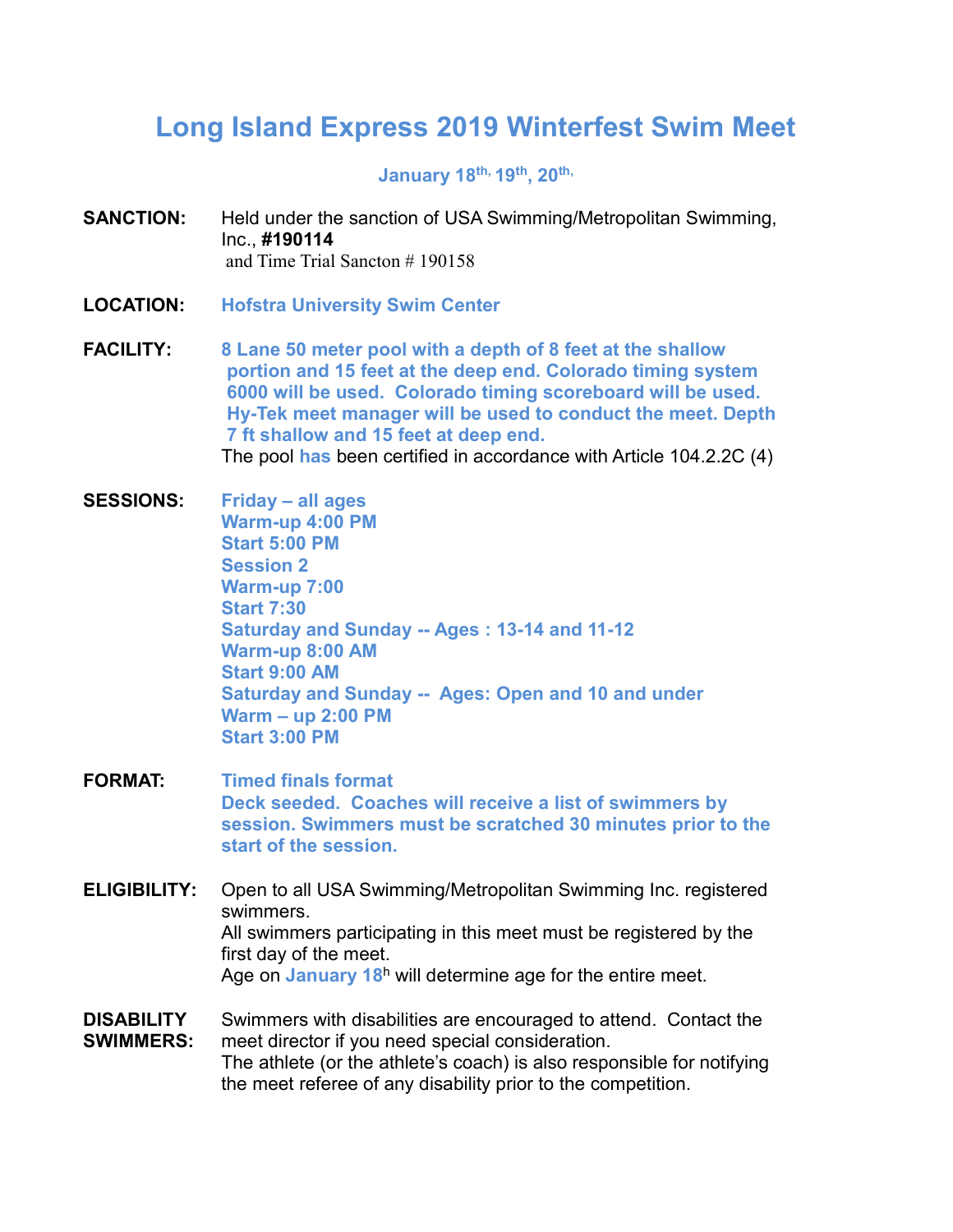| <b>ENTRIES:</b>   | Swimmers will limited to 4 events per day.,<br>Entries will be cut on a first come first serve basis.<br><b>Entries must be on Hy-Tek.</b>                                                                                                                                                                                                                                                                                                                                                                                                                                                                |
|-------------------|-----------------------------------------------------------------------------------------------------------------------------------------------------------------------------------------------------------------------------------------------------------------------------------------------------------------------------------------------------------------------------------------------------------------------------------------------------------------------------------------------------------------------------------------------------------------------------------------------------------|
|                   | U.S. Mail Entries/Payment to: Robert Ortof<br><b>28-01 202 Street</b><br><b>Bayside NY 11360</b><br>Email Entries/Confirm Entry Receipt: ROrtof@nyc.rr.com<br><b>Signature waiver for Express mail entries.</b>                                                                                                                                                                                                                                                                                                                                                                                           |
| <b>DEADLINE:</b>  | 1: Metro LSC teams will be given priority on a first come/first served<br>basis. Metro teams entries must be<br>received by December 30th<br>2: The final entry deadline for this meet is January 8 <sup>th</sup> 2019<br>3: Metro entries received between December 31 <sup>st</sup> and January<br>gth<br>and all entries from other LSC's will be entered in the order they<br>were received, as space allows.<br>An email confirming receipt of entries if you provide an email<br>contact. Please contact Meet Director if you do not receive such a<br>report within 2 days of your original email. |
| <b>ENTRY FEE:</b> | An entry fee of \$5.00 per individual event must accompany the<br>entries.<br>Make check payable to: Long Island Express LTD.<br>Payment must be received by January 18th for email entries.<br>Payment must be included with all mail entries. Failure to pay entry<br>fees by this deadline could result in teams being barred from the<br>meet.                                                                                                                                                                                                                                                        |
| <b>WARM-UP:</b>   | General warm-up will be in place.                                                                                                                                                                                                                                                                                                                                                                                                                                                                                                                                                                         |
|                   | <b>SCRATCHES:</b> Coaches will be given scratch sheets upon check-in for each<br>session. All scratches are due no later than 30 minutes prior to the<br>start of the session. Coaches are asked to indicate clearly individual<br>events scratches and which swimmers will not be participating in<br>the session.                                                                                                                                                                                                                                                                                       |
| <b>COACHES:</b>   | In accordance with Metropolitan Swimming Inc. Policy, only those<br>coaches who display current, valid USA Swimming credentials will<br>be permitted to act in a coaching capacity at this meet. Coaches<br>who do not possess these credentials will be required to leave the<br>deck area.                                                                                                                                                                                                                                                                                                              |
|                   |                                                                                                                                                                                                                                                                                                                                                                                                                                                                                                                                                                                                           |

- **AWARDS:** Medals  $1^{st} 3^{rd}$  place and Ribbons  $4^{th} 8^{th}$  place..
- **OFFICIALS: Meet Referee:** Larry Sheinberg JLInvestigations@aol.com Officials wishing to volunteer should contact Meet Referee by December 30<sup>th</sup>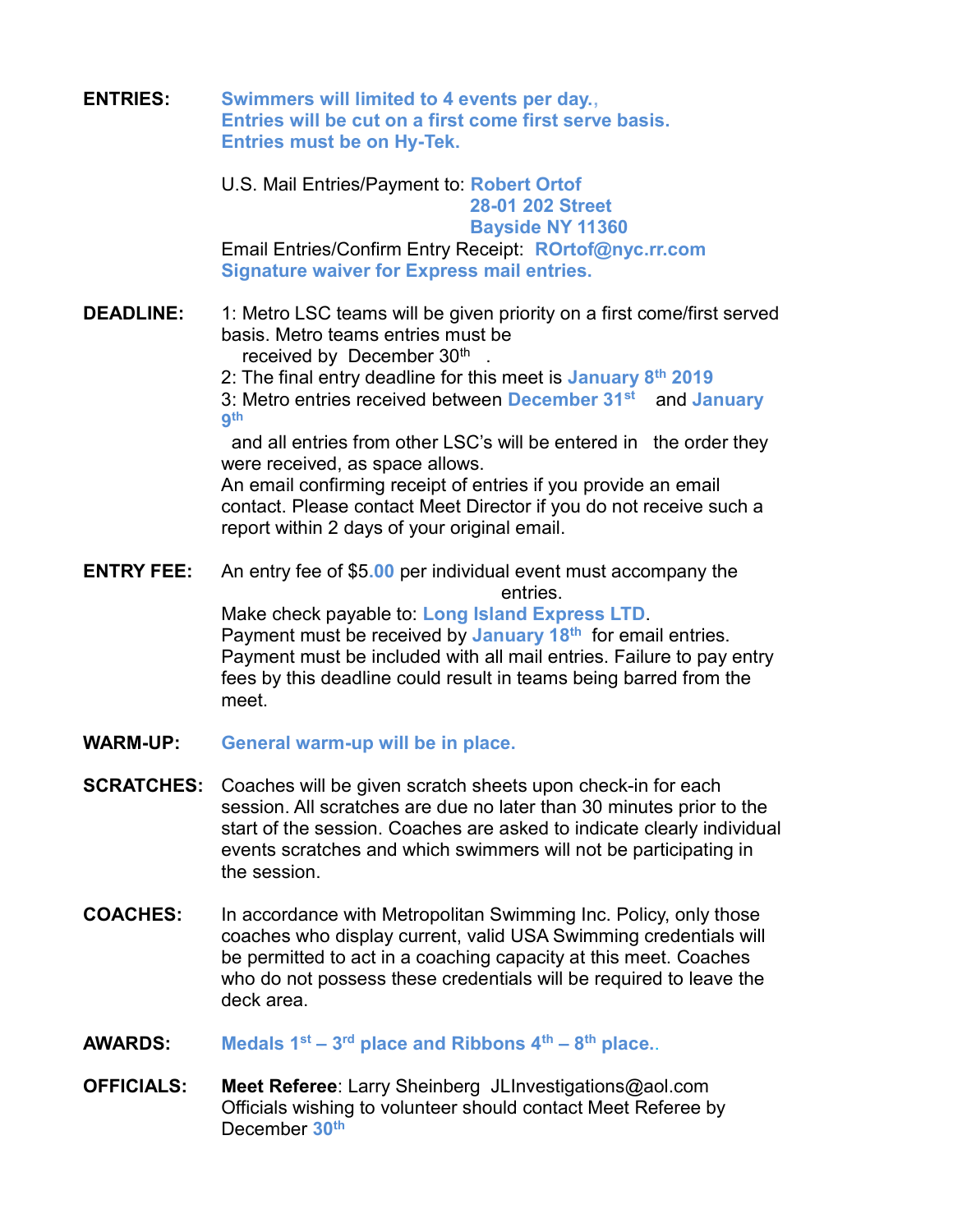| <b>MEET</b><br><b>DIRECTOR:</b>                 | <b>Robert Ortof</b><br>28-01 202 street<br><b>Bayside NY 11360</b><br>Phone - 718-352-2136<br><b>Email ROrtof@nyc.rr.com</b>                                                                                                                                                                                                                                                                                                                                                                                                                                                                                                                                                                                |
|-------------------------------------------------|-------------------------------------------------------------------------------------------------------------------------------------------------------------------------------------------------------------------------------------------------------------------------------------------------------------------------------------------------------------------------------------------------------------------------------------------------------------------------------------------------------------------------------------------------------------------------------------------------------------------------------------------------------------------------------------------------------------|
| <b>ADMIN</b><br><b>REFEREE</b><br><b>RULES:</b> | Rick Ferriola Liecoach@aol.com<br>Gil Smith Papabear122346@aol.com<br>The current USA Swimming Rules and Regulations will apply.<br>The USA Swimming Code of Conduct is in effect for the<br>duration of the meet.<br>The overhead start procedure may be used at the discretion of the<br>meet Referee.                                                                                                                                                                                                                                                                                                                                                                                                    |
| <b>SAFETY:</b>                                  | Metropolitan Safety and Warm-up procedures will be in effect.<br>Marshals will be present throughout warm-ups and competition, and<br>have the authority to remove, with the concurrence of the meet<br>Referee, any swimmer, coach, club, or spectator for failure to follow<br>the safety rules.                                                                                                                                                                                                                                                                                                                                                                                                          |
| <b>DISCLAIMER</b><br><b>DRONES</b>              | Upon acceptance of his/her entries, the participant waives all claims<br>against Hofstra University, Metropolitan Swimming Inc., USA<br>Swimming Inc., their agents or representatives for any injury<br>occurring as a result of the meet. It is understood that USA<br>Swimming Inc. and Metropolitan Swimming Inc. shall be free from<br>any liabilities or claims for damages arising by reason of injuries to<br>anyone during the conduct of the event.<br>Operation of a drone or any other flying apparatus, is prohibited<br>over the venue(pools, athlete/coach areas, spectator areas and<br>open ceiling locker rooms) any time athletes, coaches,<br>officials and/or spectators are present." |
| <b>ADMISSION:</b><br><b>DECK</b>                | <b>Admission \$4.00 per person Programs \$2.00</b><br>Deck changing is prohibited !!                                                                                                                                                                                                                                                                                                                                                                                                                                                                                                                                                                                                                        |
| <b>CHANGE</b><br><b>MERCHANTS</b>               | No food or beverages will be served by host team. A<br>merchandise concession will be available by outside vendor.                                                                                                                                                                                                                                                                                                                                                                                                                                                                                                                                                                                          |
| <b>PARKING:</b>                                 | Free parking on campus.                                                                                                                                                                                                                                                                                                                                                                                                                                                                                                                                                                                                                                                                                     |
| <b>DIRECTIONS:</b>                              | <b>Meadowbrook Parkway to exit M4, (route 24 west) Hempstead</b><br>Turnpike West to Dunkin Donuts. Turn right on to entrance of<br>campus. Go to second stop sign and turn right. Go to past field<br>to first stop sign. Swim Center will be on the right.                                                                                                                                                                                                                                                                                                                                                                                                                                                |
| <b>AUDIO</b>                                    | Use of Audio or visual recording devices, including a                                                                                                                                                                                                                                                                                                                                                                                                                                                                                                                                                                                                                                                       |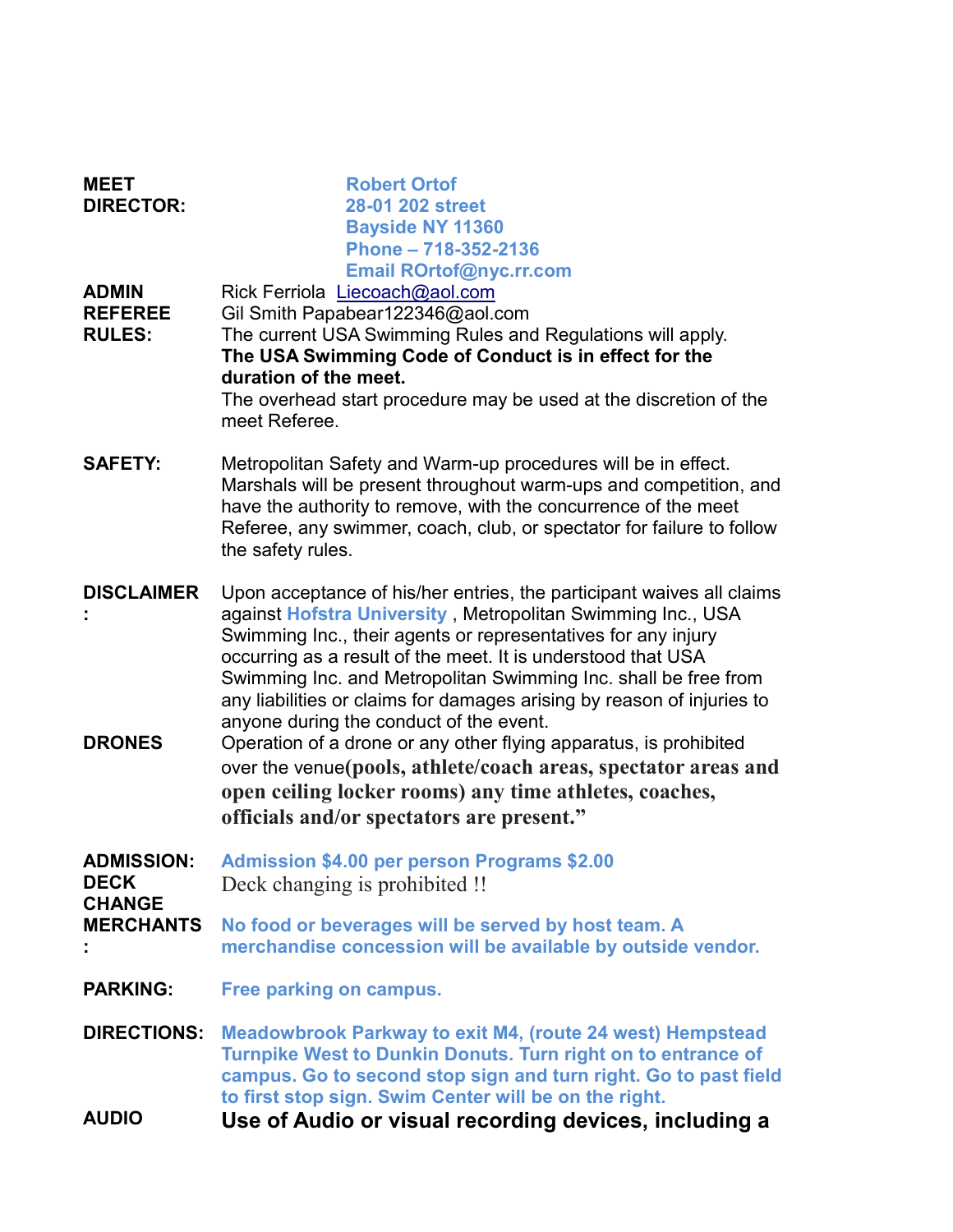#### cell phone, is not permitted in changing areas, rest rooms, locker rooms or behind the blocks.. - Art. - 202.3 and 202.4

Deck Changes Deck changing is prohibited !!

#### Friday January 18<sup>h</sup>

#### Warm-up 4:00 PM Start 5:00 PM

| <b>Girls</b> | <b>Event</b>        | <b>Boys</b> |
|--------------|---------------------|-------------|
|              | 10 & under 200 Free |             |
| 3            | 11/12 200 Free      |             |
| 5            | 13-14 400 IM        |             |
|              | Open 400 IM         |             |
| 9            | 10 and under 200 IM |             |
| 11           | 11/12 200 IM        | 12          |
|              |                     |             |
|              |                     |             |
|              |                     |             |

#### Friday January 18th Session 2

#### Warm-up 7:00 Start 7:30

| 13-14 500 Free |  |
|----------------|--|
| Open 500 Free  |  |

#### Saturday January 19<sup>th</sup>

#### Warm-up 8:00 AM Start 9:00 AM

| <b>Girls</b> | <b>Event</b>     | <b>Boys</b> |
|--------------|------------------|-------------|
| 17           | 13-14 100 Free   | 18          |
| 19           | 11/12 50 Free    | 20          |
| 21           | 13-14 200 Back   | 22          |
| 23           | 11/12 100 Back   | 24          |
| 25           | 13-14 100 Fly    | 26          |
| 27           | 11/12 50 Fly     | 28          |
| 29           | 13-14 100 Breast | 30          |
| 31           | 11/12 100 Breast | 32          |
| 33           | 13-14 200 IM*    | 34          |
|              |                  |             |

\*Limited to 6 heats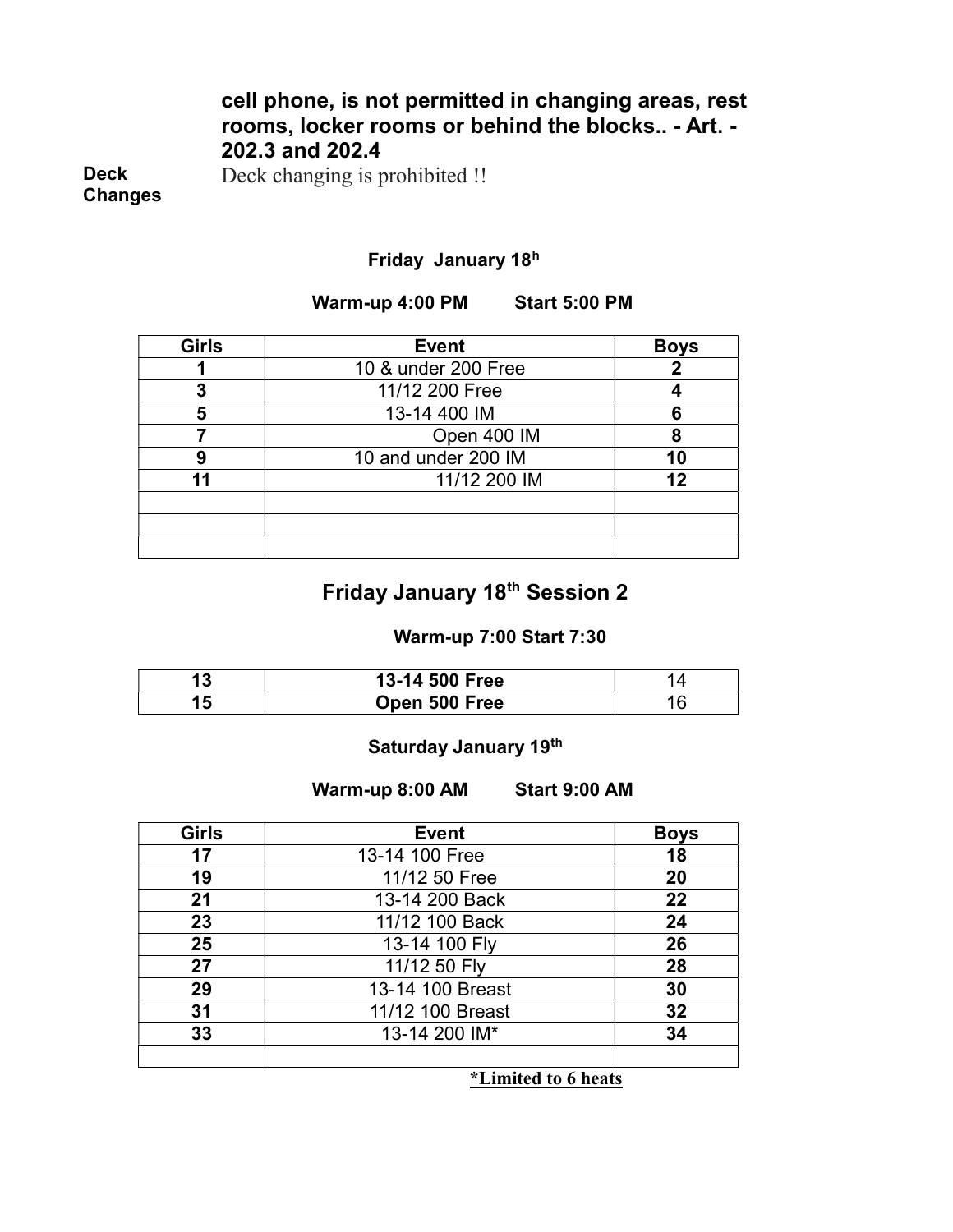#### Saturday January 19<sup>th</sup>

Warm-up 2:00 PM Start 3:00 PM

| <b>Girls</b> | <b>Event</b>            | <b>Boys</b> |
|--------------|-------------------------|-------------|
| 35           | Open 100 Free           | 36          |
| 37           | 10 and under 50 Free    | 38          |
| 39           | Open 200 Back           | 40          |
| 41           | 10 and under 100 Back   | 42          |
| 43           | Open 100 Fly            | 44          |
| 45           | 10 and under 50 Fly     | 46          |
| 47           | Open 100 Breast         | 48          |
| 49           | 10 and under 100 breast | 50          |
| 51           | Open 200 IM *           | 52          |
|              |                         |             |

\*limited to 6 heats

### Sunday January 20<sup>th</sup>

Warm-up 8:00 AM Start 9:00 AM

| <b>Girls</b> | <b>Event</b>     | <b>Boys</b> |
|--------------|------------------|-------------|
| 53           | 13-14 200 free*  | 54          |
| 55           | 11-12 100 Free   | 56          |
| 57           | 13-14 100 Back   | 58          |
| 59           | 11-12 50 Back    | 60          |
| 61           | 13-14 200 Fly    | 62          |
| 63           | 11-12 100 Fly    | 64          |
| 65           | 13-14 200 Breast | 66          |
| 67           | 11-12 50 Breast  | 68          |
| 69           | 13-14 50 Free    | 70          |
| $71*$        | 11-12 500 Free   | $72*$       |
|              |                  |             |

\*Limited to 6 heats

#### \*Cut off time for event 71 & 72 is 6:10